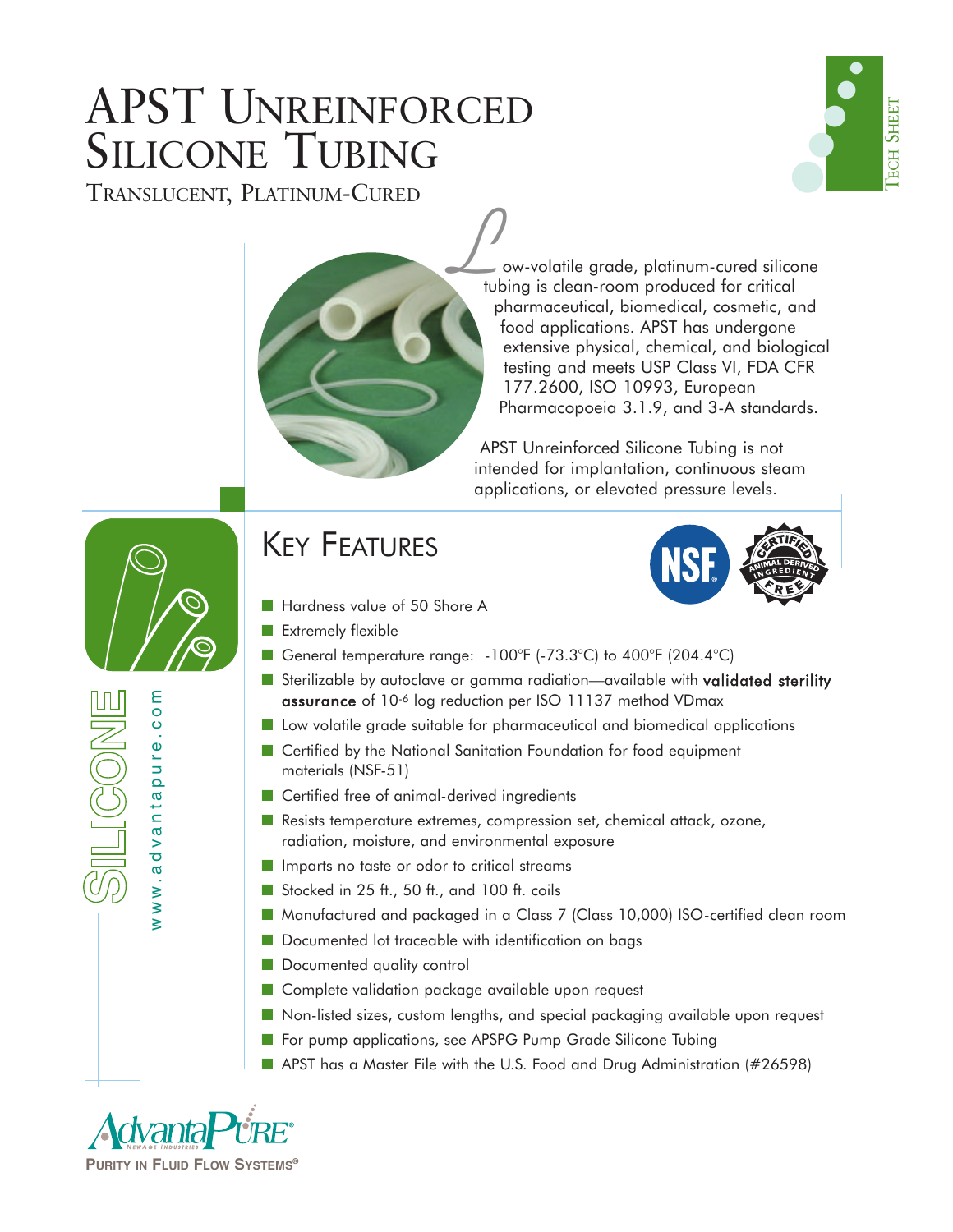# APST UNREINFORCED SILICONE TUBING

TRANSLUCENT, PLATINUM-CURED





### SPECIFICATIONS

SILICONE

| <b>Product</b><br><b>Number</b> | <b>Notes</b>         | I.D.<br>(in.)<br>(mm.) |      | <b>Wall</b><br>(in.)<br>(mm.) |      | O.D.<br>(in.)<br>(mm.)<br>(reference) |       | <b>Standard</b><br><b>Available</b><br>Length (ft.) |
|---------------------------------|----------------------|------------------------|------|-------------------------------|------|---------------------------------------|-------|-----------------------------------------------------|
| APST-0030-0066                  | $\ast$               | .030                   | .76  | .018                          | .46  | .066                                  | 1.67  | 50                                                  |
| APST-0030-0160                  | $\ddagger$           | .030                   | .76  | .065                          | 1.65 | .160                                  | 4.06  | 25, 50                                              |
| APST-0040-0086                  | $\ast$               | .040                   | 1.02 | .023                          | .58  | .086                                  | 2.18  | 25, 100                                             |
| APST-0063-0125                  | $\ddagger$           | .063                   | 1.59 | .031                          | .79  | .125                                  | 3.18  | 25, 50, 100                                         |
| APST-0063-0188                  | $\ddagger$           | .063                   | 1.59 | .063                          | 1.59 | .188                                  | 4.76  | 25, 50, 100                                         |
| APST-0078-0141                  | $\ast\ddagger$       | .078                   | 1.98 | .031                          | .79  | .141                                  | 3.58  | 50                                                  |
| APST-0094-0219                  |                      | .094                   | 2.38 | .063                          | 1.59 | .219                                  | 5.56  | 100                                                 |
| APST-0094-0281                  | $\ast$               | .094                   | 2.38 | .094                          | 2.38 | .281                                  | 7.14  | 50, 100                                             |
| APST-0125-0250                  | †‡                   | .125                   | 3.18 | .063                          | 1.59 | .250                                  | 6.35  | 25, 50, 100                                         |
| APST-0125-0313                  | $\ddagger$           | .125                   | 3.18 | .094                          | 2.38 | .313                                  | 7.94  | 25, 50, 100                                         |
| APST-0125-0375                  | $\ast$               | .125                   | 3.18 | .125                          | 3.18 | .375                                  | 9.53  | 50, 100                                             |
| APST-0156-0281                  | $\ast$               | .156                   | 3.97 | .063                          | 1.59 | .281                                  | 7.14  | 100                                                 |
| APST-0156-0406                  |                      | .156                   | 3.97 | .125                          | 3.18 | .406                                  | 10.31 | 50                                                  |
| APST-0188-0250                  | $\ast$               | .188                   | 4.76 | .031                          | .79  | .250                                  | 6.35  | 50                                                  |
| APST-0188-0313                  | $\ddagger$           | .188                   | 4.76 | .063                          | 1.59 | .313                                  | 7.94  | 25, 50, 100                                         |
| APST-0188-0375                  | t‡                   | .188                   | 4.76 | .094                          | 2.38 | .375                                  | 9.53  | 25, 50, 100                                         |
| APST-0188-0438                  | $\ddagger$           | .188                   | 4.76 | .125                          | 3.18 | .438                                  | 11.11 | 25, 50, 100                                         |
| APST-0250-0313                  |                      | .250                   | 6.35 | .031                          | .79  | .313                                  | 7.94  | 25, 100                                             |
| APST-0250-0375                  | $\dagger\ddagger$    | .250                   | 6.35 | .063                          | 1.59 | .375                                  | 9.53  | 25, 50, 100                                         |
| APST-0250-0438                  | $^{\dagger\ddagger}$ | .250                   | 6.35 | .094                          | 2.38 | .438                                  | 11.11 | 25, 50, 100                                         |
| APST-0250-0500                  | $\ddagger$           | .250                   | 6.35 | .125                          | 3.18 | .500                                  | 12.70 | 25, 50, 100                                         |
| APST-0313-0375                  |                      | .313                   | 7.94 | .031                          | .79  | .375                                  | 9.53  | 50, 100                                             |
| APST-0313-0438                  | $\ddagger$           | <u>.313</u>            | 7.94 | .063                          | 1.59 | .438                                  | 11.11 | 25, 50, 100                                         |
| APST-0313-0500                  | $\ddagger$           | .313                   | 7.94 | .094                          | 2.38 | .500                                  | 12.70 | 25, 50, 100                                         |
| APST-0313-0563                  | $\ast\ddagger$       | .313                   | 7.94 | .125                          | 3.18 | .563                                  | 14.30 | 100                                                 |
| APST-0375-0438                  | $\ast$               | .375                   | 9.53 | .031                          | .79  | .438                                  | 11.11 | 50, 100                                             |
| APST-0375-0500                  | $\ddagger$           | .375                   | 9.53 | .063                          | 1.59 | .500                                  | 12.70 | 25, 50, 100                                         |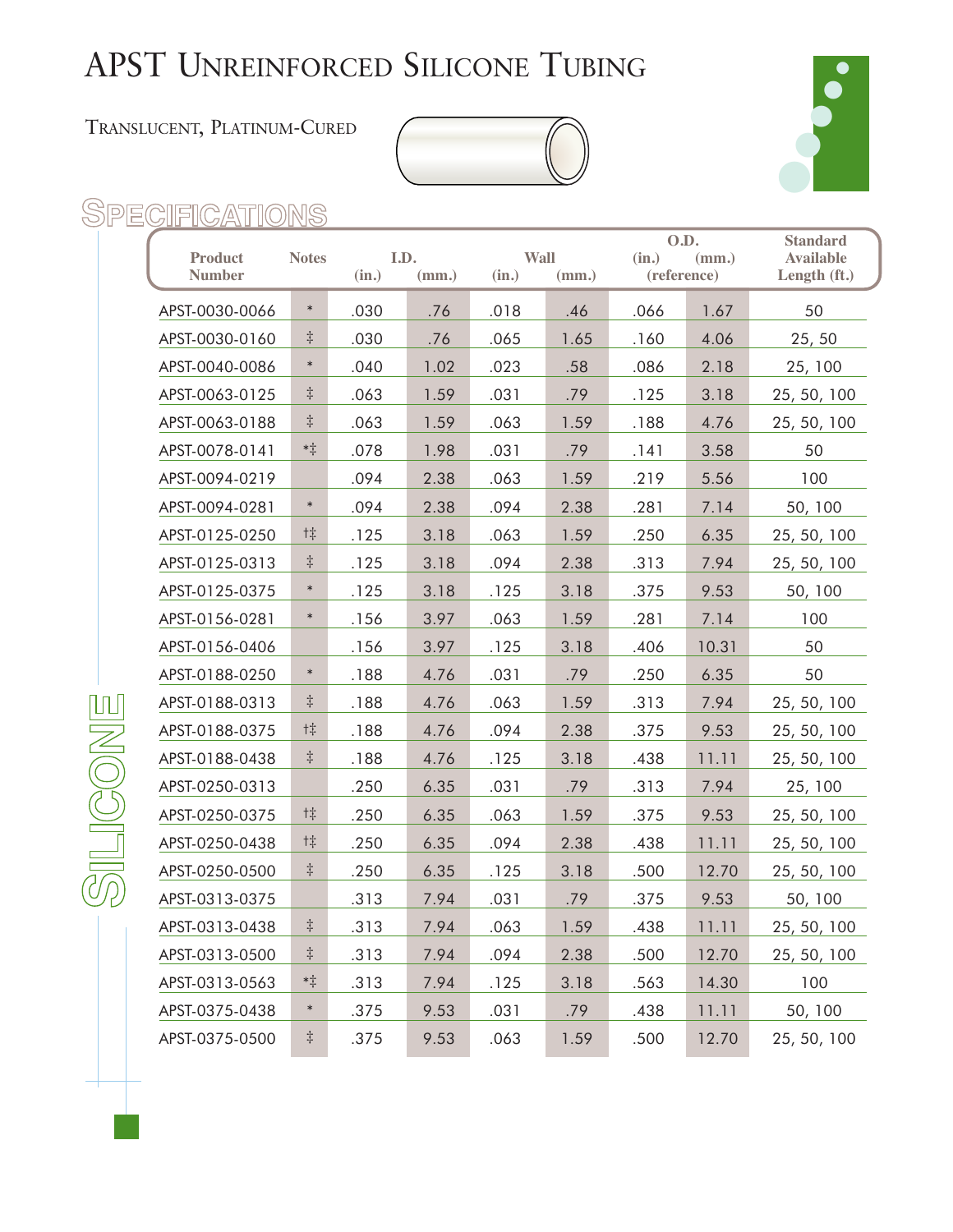| <b>Product</b><br><b>Number</b> | <b>Notes</b> | LD.<br>(in.) | Wall<br>(mm.)<br>(in.) |      | (mm.) | O.D.<br>(in.)<br>(reference) | (mm.) | <b>Standard</b><br><b>Available</b><br>Length (ft.) |
|---------------------------------|--------------|--------------|------------------------|------|-------|------------------------------|-------|-----------------------------------------------------|
| APST-0375-0563                  | $\ddagger$   | .375         | 9.53                   | .094 | 2.38  | .563                         | 14.30 | 25, 50, 100                                         |
| APST-0375-0625                  | t‡           | .375         | 9.53                   | .125 | 3.18  | .625                         | 15.88 | 25, 50, 100                                         |
| APST-0500-0563                  | $\ast$       | .500         | 12.70                  | .031 | .79   | .563                         | 14.30 | 25, 50                                              |
| APST-0500-0625                  | $\ast$       | .500         | 12.70                  | .063 | 1.59  | .625                         | 15.88 | 50                                                  |
| APST-0500-0688                  | $\ddagger$   | .500         | 12.70                  | .094 | 2.38  | .688                         | 17.48 | 25, 50                                              |
| APST-0500-0750                  | t‡           | .500         | 12.70                  | .125 | 3.18  | .750                         | 19.05 | 25, 50, 100                                         |
| APST-0563-0750                  | $\ast$       | .563         | 14.30                  | .094 | 2.38  | .750                         | 19.05 | 50                                                  |
| APST-0625-0875                  | $\ddagger$   | .625         | 15.88                  | .125 | 3.18  | .875                         | 22.23 | 25, 50, 100                                         |
| APST-0625-1000                  | $\ddagger$   | .625         | 15.88                  | .188 | 4.76  | 1.000                        | 25.40 | 25, 50                                              |
| APST-0750-1000                  | $\ddagger$   | .750         | 19.05                  | .125 | 3.18  | 1.000                        | 25.40 | 25, 50, 100                                         |
| APST-0750-1125                  | $\ast\ddag$  | .750         | 19.05                  | .188 | 4.76  | 1.125                        | 28.58 | 25, 50                                              |
| APST-0875-1000                  |              | .875         | 22.23                  | .063 | 1.59  | 1.000                        | 25.40 | 50                                                  |
| APST-0875-1125                  | $\ast$       | .875         | 22.23                  | .125 | 3.18  | 1.125                        | 28.58 | 25, 50                                              |
| APST-1000-1250                  | $\ddagger$   | 1.000        | 25.40                  | .125 | 3.18  | 1.250                        | 31.75 | 25, 50                                              |
| APST-1000-1375                  | $\ddagger$   | 1.000        | 25.40                  | .188 | 4.76  | 1.375                        | 34.93 | 25, 50                                              |
| APST-1000-1500                  | $\ast$       | 1.000        | 25.40                  | .250 | 6.35  | 1.500                        | 38.10 | 25,50                                               |

Sold by standard coil length only. Add length suffix code to product number when ordering—see the **Coil Length Legend** at right for length suffix codes. Example: 25 ft. of .030 in. I.D. x .160 in. O.D. tubing is product number APST-0030-0160P. Coils are supplied in heat-sealed polybags and bulk packed. Contact your AdvantaPure Sales Representative for other packaging options.

#### **Notes Legend:**

\*Limited stock availability; lead times and minimums may apply—call for details. †Available in longer lengths on spools—call for details. ‡Certain lengths available double bagged—call for details.

#### **Coil Length Legend:**

 $P = 25$  feet

- $L = 50$  feet
- $K = 100$  feet